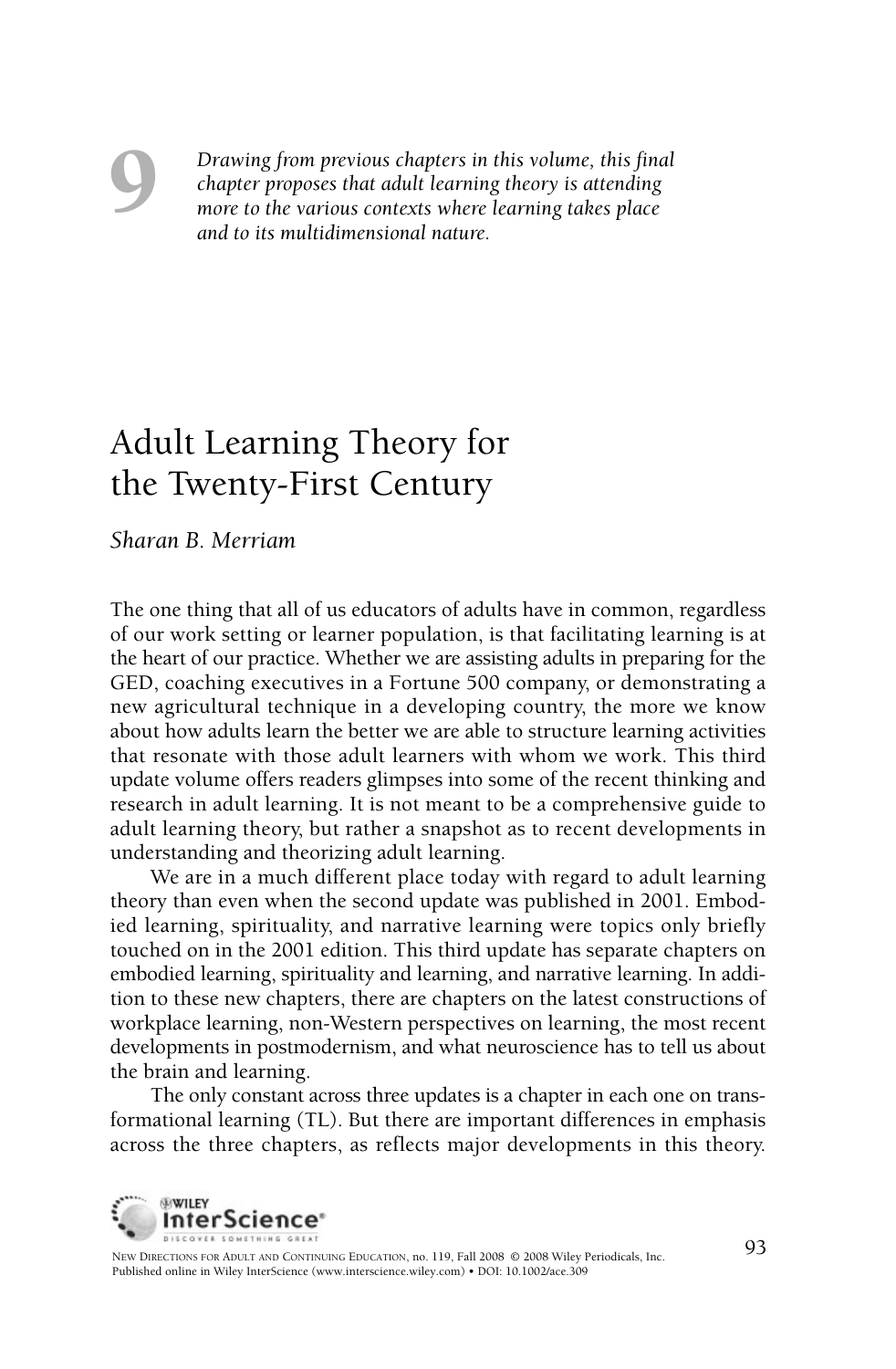In 1993, the chapter on TL was mostly a description of theory as particularly laid out by Mezirow; in 2001 there was much more of an empirical research base to draw from; and in this most recent update, not only has the empirical work continued but diverse theoretical perspectives have also emerged.

What this review of the updates over just the last fifteen years has to tell us is that adult learning theory is a dynamic area of research and theory building. Adult learning is a complex phenomenon that can never be reduced to a single, simple explanation. Rather, I think what we have is an ever-changing mosaic where old pieces are rearranged and new pieces are added. So what we might conclude about adult learning today will most likely be out of date by the time this volume is a year old.

However, on the basis of the chapters in this volume, I think some observations can be advanced about what is characterizing adult learning theory at the moment, and where we seem to be heading. Two such observations are that there is increased attention to the various contexts where learning takes place, and learning is a multidimensional phenomenon, not just a cognitive activity.

#### Increased Attention to the Learning Context

Beginning with behaviorist research in the early decades of the twentieth century, adult learning theory in North America has focused on the individual learner, how that learner processes information, and how learning enables the individual to become more empowered and independent. Andragogy and self-directed learning are about the individual adult learner, as has been much of Mezirow's conceptualization of transformational learning. It wasn't until the 1980s that the field began to attend to the context in which learning takes place. This awareness was fostered by the infusion of situated cognition theory, feminist theory, critical social theory, and postmodern theory.

Today the historical, sociocultural context of adult learning is recognized as a key component in understanding the nature of adult learning. In her chapter on workplace learning, Fenwick makes this point in observing that workplace learning is "not just human change but interconnections of humans and their actions with rules, tools and texts, cultural, and material environments." Some of the new perspectives consider learning as part of the system's cultural and historical norms. An emerging line of research in workplace learning is literally context-based, as researchers consider how physical space and spatiality encourages or inhibits learning.

Two other chapters in particular focus on the context in which learning takes place. In his discussion of new developments in postmodern thinking, Hill introduces us to the new New Social Movement called the Convergence Movement, where learning is meaning making through such contexts as popular education, radical citizenship education, and critical consumption activism. The chapter on non-Western perspectives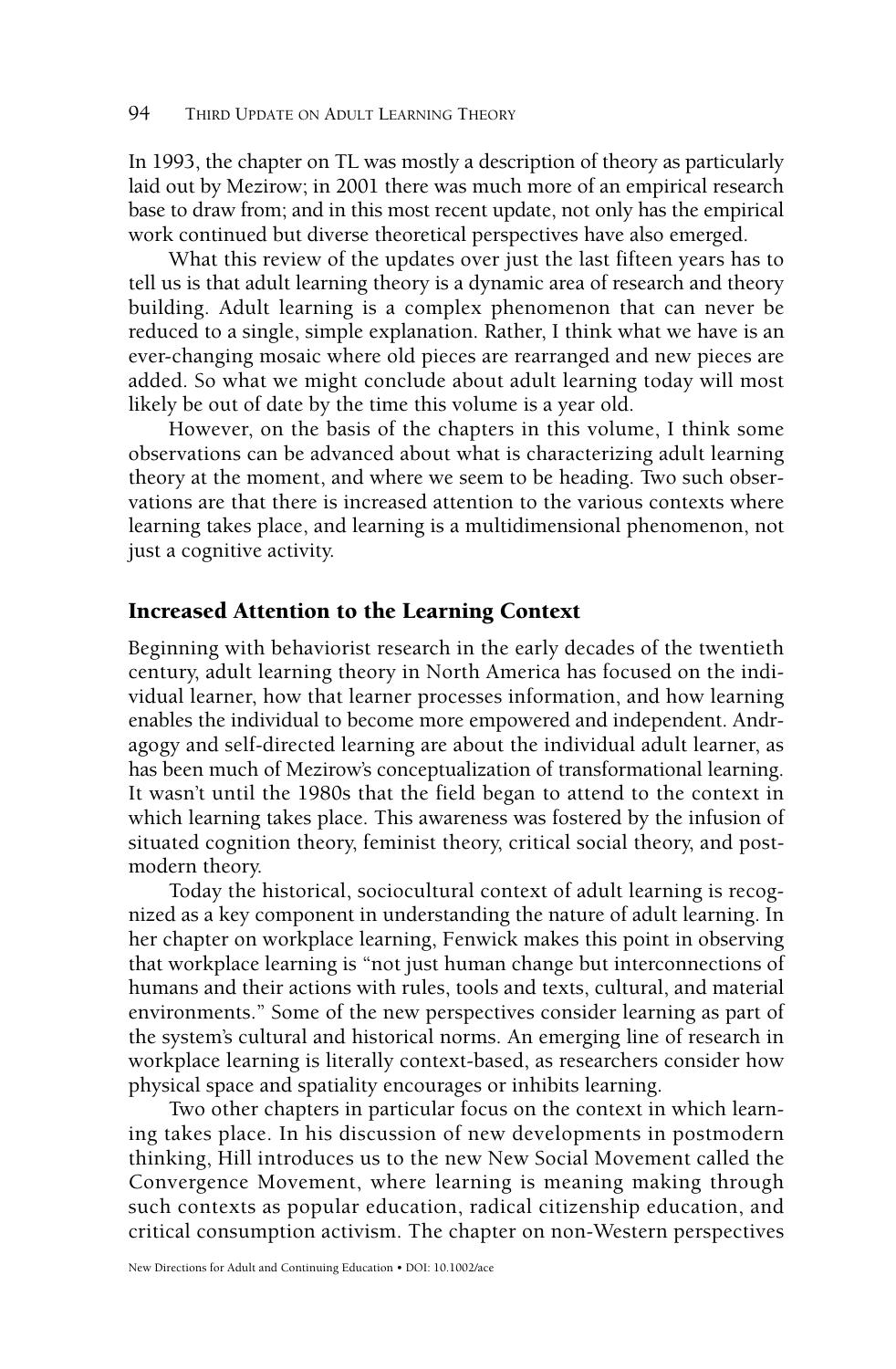of learning and knowing juxtaposes the Western context of learning from an individual perspective to the communal orientation of many non-Western epistemologies. Just in these three chapters, the workplace, social movements, and non-Western cultures are forms of context that expand our thinking beyond the individual learner.

In the other chapters of this update, context is quite present in considering a particular form of learning. For example, in Tisdell's chapter on spirituality and learning, she notes that spiritual development often involves "reclaiming" one's cultural heritage. In the chapter on transformative learning, Taylor reviews several formulations that are more context-sensitive than Mezirow's theory, including Freire's social-emancipatory view, a culturalspiritual view, and a planetary orientation that "recognizes the interconnectedness among universe, planet, natural environment, human community, and personal world." Chapters on the brain, narrative learning, and embodied learning also recognize that such learning is firmly embedded in the lived experiences of learners in the world.

Thus the spotlight has definitely shifted from understanding adult learning from the individual learner's perspective to the learner *in context*. I am conceiving of *context* as a broad concept referring to where the learner is situated concretely (as in the workplace) or socioculturally (as in working-class America, Confucian society, and so on). This linking of the individual's learning process to his or her context makes for a richer, more holistic understanding of learning in adulthood.

### Recognition That Learning Is a Multidimensional Phenomenon

For a good part of the twentieth century, adult learning was understood as a cognitive process, one in which the mind took in facts and information, converting it all to knowledge, which then could be observed as subsequent behavior change. Although there is still research going on in memory and information processing, especially as a function of age, currently learning is construed as a much broader activity involving the body, the emotions, and the spirit as well as the mind. Even reviewing the technical aspects of how the brain functions in learning, Taylor and Lamoreaux in their chapter on the brain point out that for the brain to make meaningful connections, learning needs to be tied to physical, embodied experience: "The brain's physical responses to the sensory data are recorded—literally, embodied as experience, hence accessible to reconstruction as memory; without such physical responses, there is no basis for constructing meaning." The brain is, after all, a part of one's body. Yet another connection can be made between the mental and the physical. Recent studies using imaging techniques to study brain functioning, according to Ed Taylor's chapter on transformative learning theory, have found that the structure of the brain itself changes during the learning process. The "neurobiological" approach to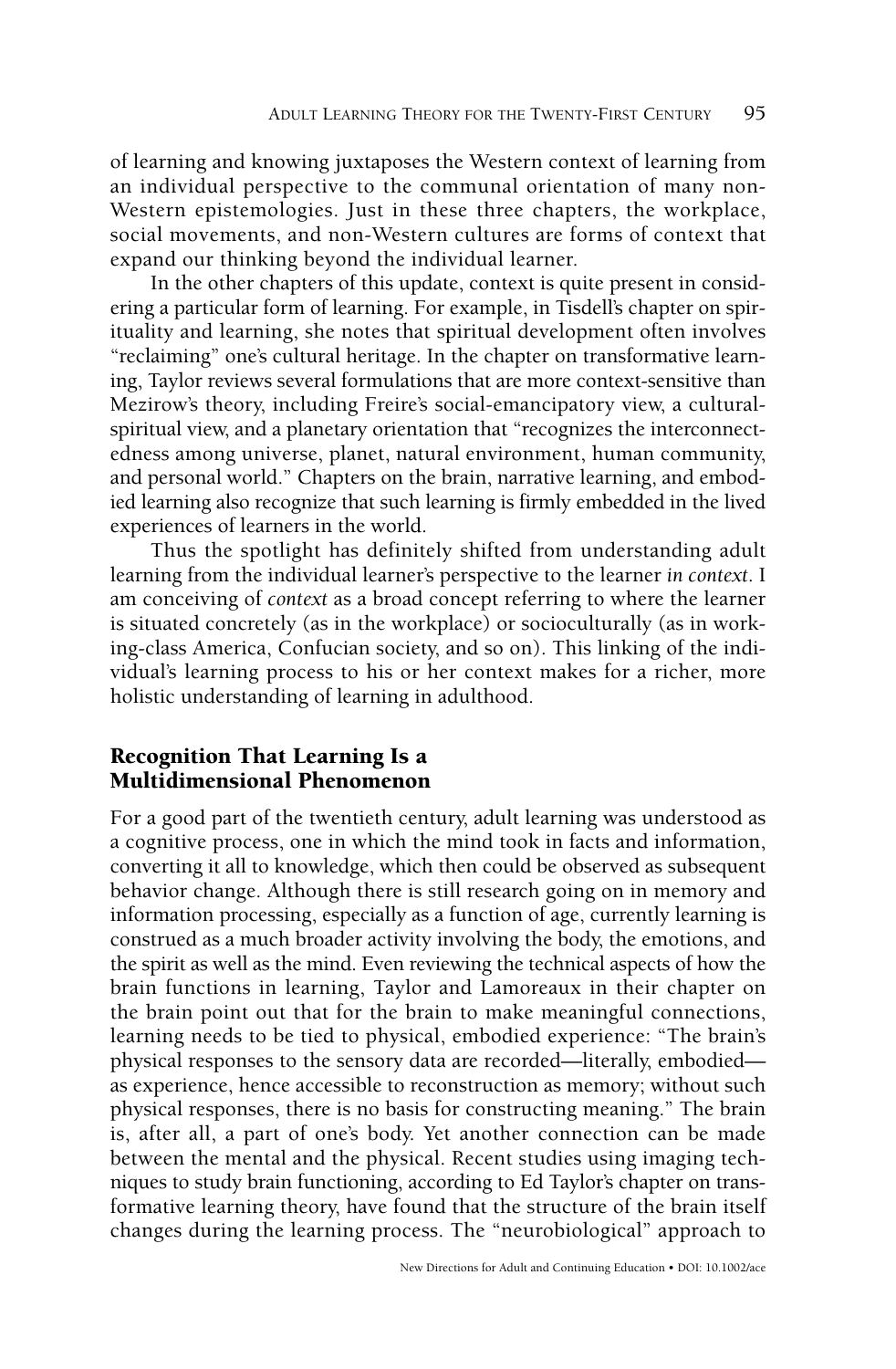transformative learning suggests that such learning "is strengthened by emotive, sensory, and kinesthetic experiences."

The multidimensional nature of learning is often construed as taking a more holistic approach to learning. Freiler's chapter on learning through the body most prominently makes the case that learning is a holistic endeavor. From the Moken sea gypsies who "felt" the December 2004 tsunami coming on and so fled to high land, to miners and athletes who are acutely conscious of embodied space, to using embodied learning activities in the classroom, the body has become more visible as a source of knowledge and site for learning. But it is not that the body is merely a vehicle for learning; it is what the body *feels*, the affective dimension of learning, that combines with the intellect in significant learning.

In addition to the mind-body connection resurfacing in the adult learning literature, spirituality and its relationship to adult learning and adult education has emerged as a prominent stream of writing and research in the last ten years. We can only speculate why spirituality is now receiving attention; perhaps we turn to it to guide and inspire us in a fast-paced, uncertain world; or perhaps because learning is now seen as more multidimensional, spirituality is "safe" to discuss. Tisdell explores many facets of this attention to spirituality, pointing out that spirituality in adult education can be found in the practice of social justice educators, in the workplace, and in the experiences of individual learners.

Yet another facet of this multidimensional approach to adult learning is the emergence of narrative learning as a way to theorize learning. Clark and Rossiter's chapter on this topic makes the observation that we "story" our lives to give meaning to our experiences. Learning can be construed as meaning making; therefore narrative is a form of learning. We learn through stories of others, but also "when we're learning something, what we're essentially doing is trying to make sense of it, discern its internal logic, and figure out how it's related to what we know already." We create a narrative, a story, about what we've learned. Narratives exist on many levels: the individual, family, society, the workplace, and so on. One of postmodernism's tasks, according to Hill, is to take on and critique some of the "metanarratives" of adult learning. Metanarratives are "comprehensive ways to order and explain knowledge and experience"; they are stories about what we believe to be true.

Storying our experiences and recognizing that the body and the spirit are important components in learning are quite commonplace in non-Western epistemological systems. Globalization and communications technology have resulted in adult educators in the West becoming more aware of diverse worldviews and epistemologies regarding learning and knowing. Interaction with people from all over the world has promoted an awareness of different perspectives on learning, teaching, and what counts as knowledge. These perspectives are now informing our understanding of learning and how best to promote learning. Kim and I explore some of these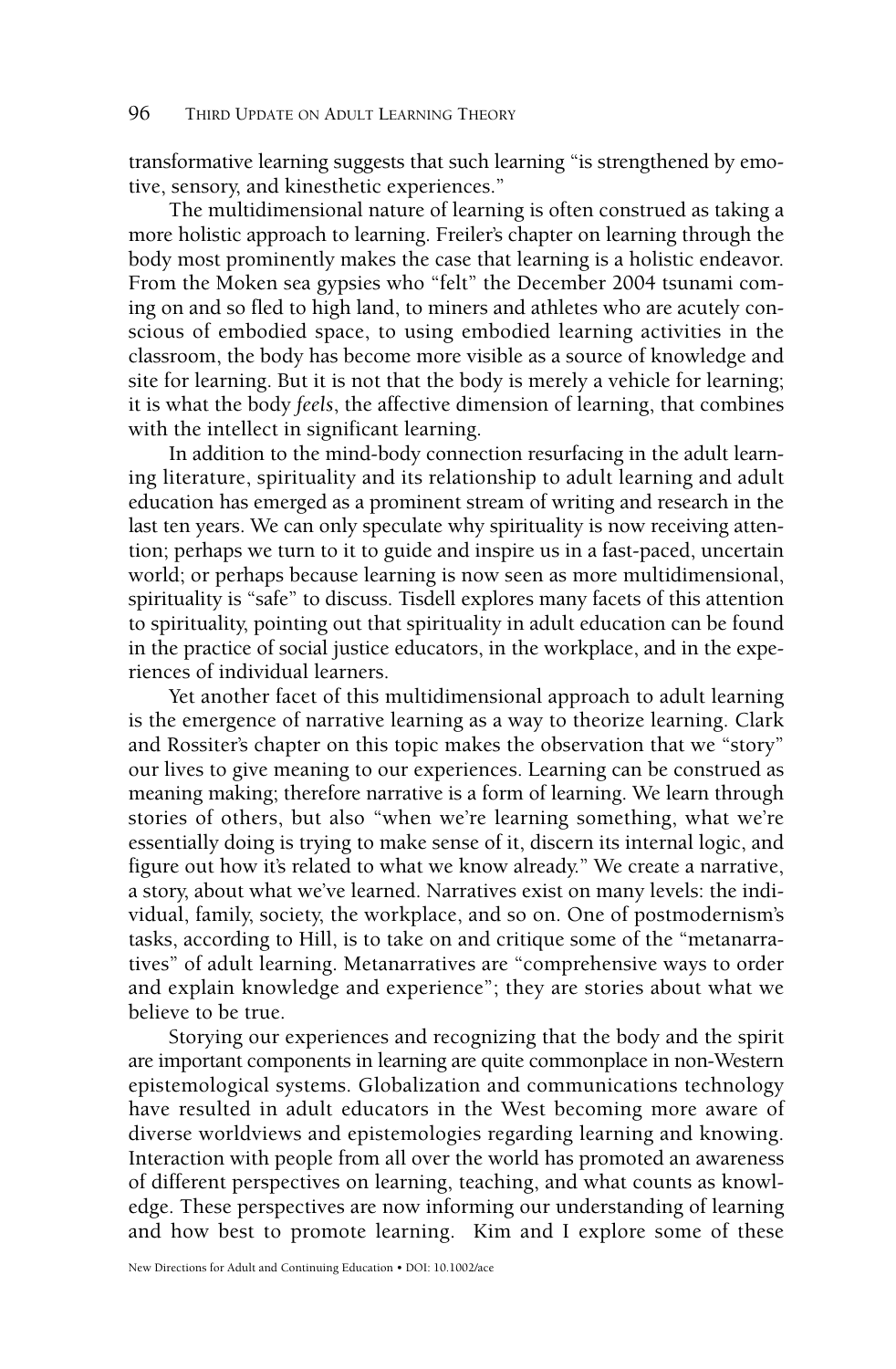perspectives in our chapter on non-Western systems of thought. We found that non-Western systems eschew mind-body, emotion-reason, and individual-group dichotomies and see learning as holistic, lifelong, and community-based.

Whether it be from non-Western epistemological systems or from our own Western perspective, it appears that adult learning research and theory building are expanding to include more than just an individual, cognitive understanding of learning. The mind, body, spirit, emotions, and society are not themselves simply sites of learning; learning occurs in their intersections with each other.

## Fostering Adult Learning

Recognition that adult learning is more than cognitive processing, that it is a multidimensional phenomenon, and that it takes place in various contexts has not only enhanced our understanding of *how* adults learn but expanded our thinking as to which instructional strategies might be employed to foster adult learning. Each chapter in this update is anchored in practice in terms of what each dimension of adult learning "looks like" in the real world, but also what strategies we might make use of in promoting such learning. Not surprisingly, there is a fair amount of overlap across the chapters.

When adult learning is construed as meaning making or knowledge construction, as all the authors maintain, then several strategies are particularly recommended. Encouraging reflection and dialogue, whether with the self, another, or a group, enables learning to take place. However, learning to reflect—especially in a critical manner—is itself a developmental process that needs to be fostered in adult learning settings. Critical reflection is essential for transformative learning, for engaging in the new New Social Movements, for developing brain capacity, and for confronting power and politics in workplace learning.

Connecting new learning with learners' previous experience is a longstanding strategy promoted by adult educators since Lindeman and Knowles. Recent research in several areas has confirmed the importance of processing new information or experience with prior experiences. Brainbased research has documented that "when storing new sensory input, the brain 'looks for' connections to earlier information" (Chapter Five). These connections are our "learnings"; with no meaningful links to prior experience, little if anything is retained. In narrative learning, stories can both draw us into an experience from which we can learn and enable us to make meaning of an experience. Embodied learning requires that we attend to the body in our experiences. Tisdell's research on spirituality (Chapter Three) suggests that significant spiritual experiences from which we learn are those related to life experiences where we "see the extraordinary in the ordinary business of life."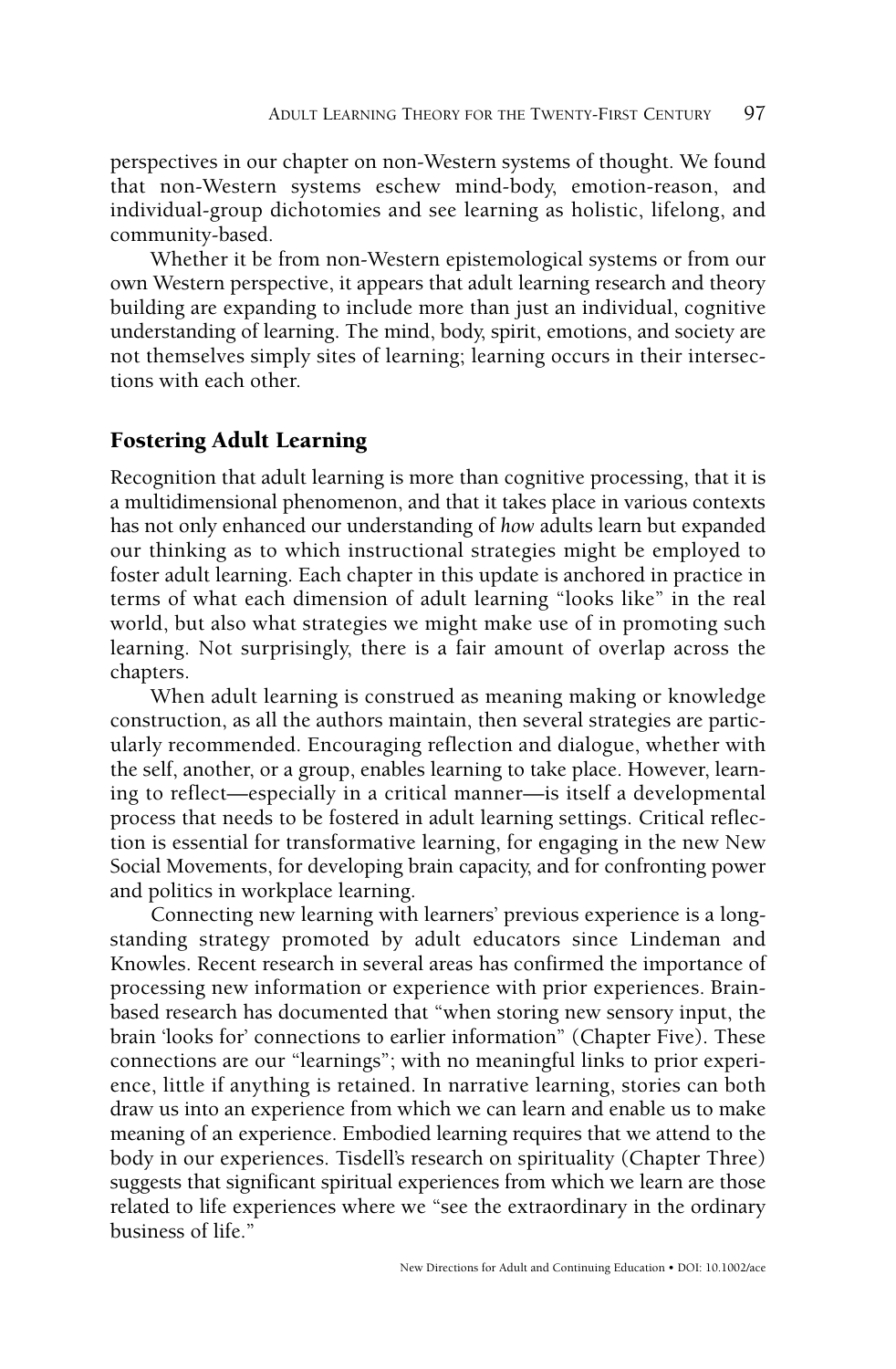#### 98 THIRD UPDATE ON ADULT LEARNING THEORY

Finally, in addition to connecting with the learner's life experiences and promoting reflection and dialogue, all the authors recommend expanding our repertoire of instruction to include creative and artistic modes of inquiry. Non-Western and indigenous knowledge systems have always turned to stories, folklore, myths, symbols, music, dance, and even dreams as sources of knowledge. With the growing understanding that adult learning is a multidimensional and holistic phenomenon, we are beginning to recognize the value of incorporating more creative modes of inquiry into our practice.

What then of adult learning theory for the twenty-first century? The authors of chapters in this volume seem to be saying very similar things: that there is an ever-expanding understanding of what adult learning is and can be. We need only attend to our own mind, body, spirit, and emotions and the sociocultural and material contexts in which we ourselves learn to recognize the potential of this expanded vision for our adult learners.

*SHARAN B. MERRIAM is professor of adult education at the University of Georgia, Athens.*

New Directions for Adult and Continuing Education • DOI: 10.1002/ace